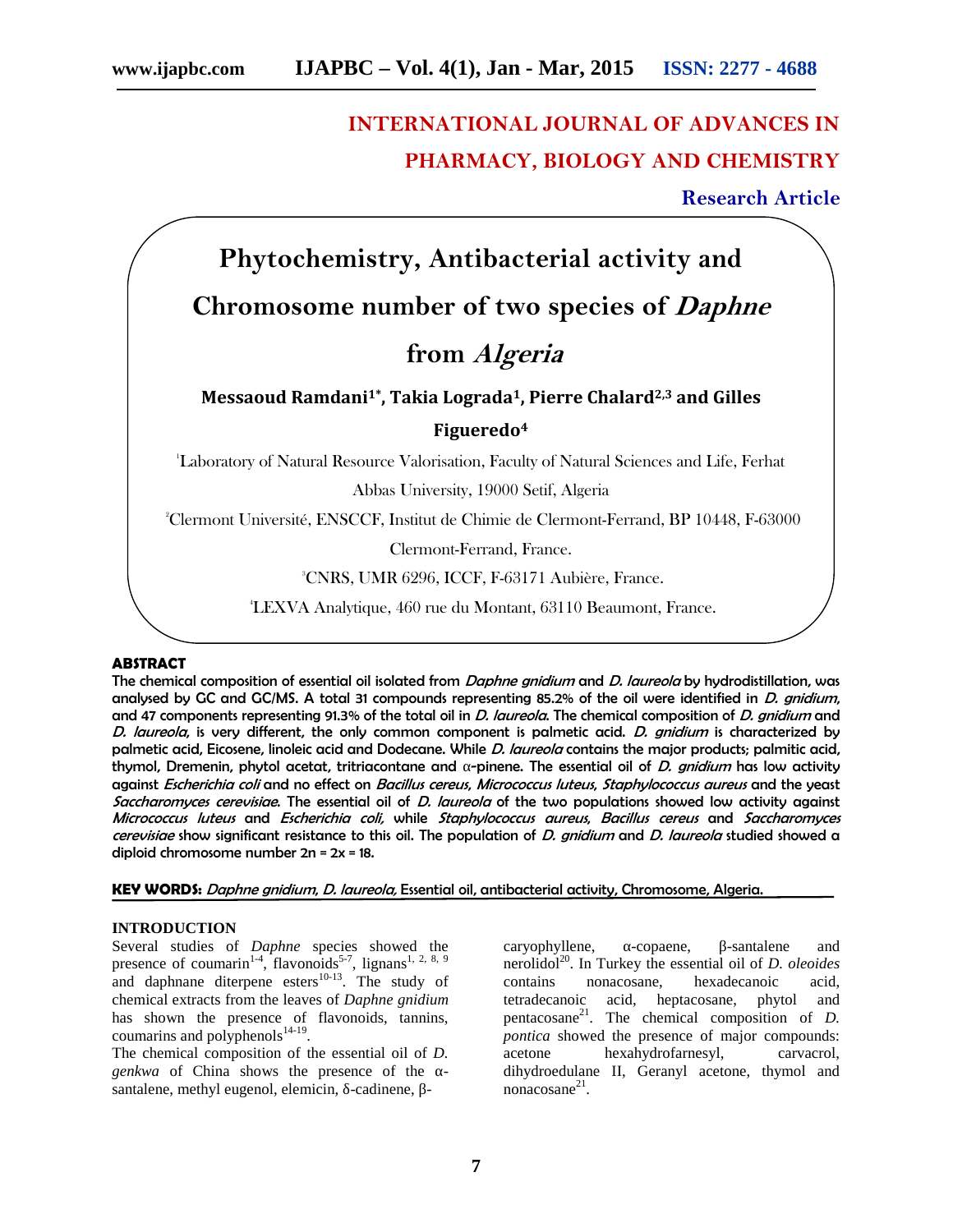The *Daphne* species exhibit a wide range of biological activity, used as anti-leukemic<sup>22</sup>, Neurotrophic<sup>23, 24</sup>, Anti-hyperglycemic<sup>25</sup>, anticancer<sup>22, 26</sup>. They are used in the treatment of rheumatoid arthritis and of apoplexy<sup>12, 27</sup>, and in the treatment of skin disorders<sup>28, 29</sup>, in the healing of wounds<sup>30</sup>, in malaria and inflammation<sup>31, 32</sup>. They exhibit antiviral activity<sup>33</sup>, and have sterilizing effects<sup>34</sup>, antibacteria<sup>35</sup> and are also considered pesticides<sup>36</sup>. The flower buds are used as a diuretic, expectorant<sup>37</sup> and anti $cholesterol<sup>24</sup>$ .

The study of chemical extracts from the leaves of *Daphne gnidium* has shown the presence of products responsible for the antioxidant activity  $5-17$ . *D. gnidium* is used against hepatitis<sup>38</sup>. The extracts from the leaves and bark have antibacterial and antifungal activity<sup>39-41</sup>. The powder of the roots was used as an abortifacient and bark as a diuretic agent and for treating teeth<sup>18</sup>.

The bark and fruits of *D. laureola* are toxic to humans<sup>42</sup>. Based on a survey conducted in the region of Beni aziz and Oued Elberd the local populations, use *D. laureola* as plaster for fractures bones and against sterility.

The study of the antibacterial activity of essential oil of *D. oleifolia* performed by Tayoub *et al*<sup>43</sup>, on several bacterial strains, has shown that *Bacillus* sp is very sensitive while *Klebsiella* sp is more resistant. The essential oil of *D. cneorum* shows strong activity against several microorganisms and low activity against *Proteus mirabilis*<sup>44</sup>. The oil extracted from the roots of *D. mucronata* is effective against *E. coli* and *B. subtilis* while extracts of stems and leaves are inactive against *Pseudomonas aeruginosa*<sup>45</sup>.

Cytologically the family of *Thymelaeaceae* is homogeneous, the genres *Daphne*, *Edgeworthia* and *Wikstoemia*, have a basic chromosome number of  $x =$ 9 46, 47; *Daphne pontica* and *D. Mezereum* have a diploid chromosome number  $2n = 18^{48}$ . The chromosome number  $2n = 18$  was reported for the species *D.* gnidium<sup>47, 49, 50. The chromosome number</sup> of *D. laureola* in Bulgaria is 2n = 18 48, 51-53. In Spain Löve and Kjellqvist $54$  reported a chromosome number of 2n = 18 for *D. laureola*.

# **MATERIALS AND METHODS**

#### **Plant material**

Two species of *Daphne* were collected from natural populations of Setif region, located in the North East of Algeria. Aerial parts were collected in September 2013, of three localities (BeniAziz and Oued Elbared for *D. laureola* and Amouchas for *D gnidium*) (Figure 1). Voucher specimens were deposited in the herbarium of the Department of Ecology and Biology, Ferhat Abbas University Sétif 1, Algeria.

The genus *Daphne* L. is represented by three species in Algeria, *D. oleoides* Schreb, *D. gnidium* L. and *D.* laureola L., they are found in the scrub of the Algerian Tell $^{19, 55}$ .

*Daphne gnidium* commonly named Lazzaz (in Arabic); it is a tree or shrub that grows in the Mediterranean region. The leaves very dense are lanceeoleat-linear, 5-7 mm wide. The inflorescences are terminal, entirely white-tomentose. The fruit is a berry<sup>55</sup> (Figure 2a).

*Daphne laureola* (Ajiji in Arabic), is a sub-shrub with large leaves (6-12 cm), alternate, spirally arranged, dark and bright green on top and lighter on the underside. The flowers are greenish-yellow (Figure 2b).The fruits are drupes or bluish-black berry, between 8-13 mm in length. *D. laureola* is located in Algeria on high mountains<sup>56</sup>.

#### **Extraction of the essential oil**

The air-dried aerial parts of the three populations were subjected to hydro-distillation for 3 h with the distilled water using a Clevenger-type apparatus. The oil obtained was collected and dried over anhydrous sodium sulphate and stored in screw capped glass vials in a refrigerator at 4-5°C, prior to analysis. Yield based on dried weight of the samples was calculated.

#### **Essential oil analysis**

The essential oils were analysed on a Hewlett- Packard gas chromatograph Model 5890, coupled to a Hewlett-Packard model 5971, equipped with a DB5 MS column (30 m X 0.25 mm; 0.25 μm), programming from  $50^{\circ}$ C (5 min) to  $300^{\circ}$ C at 5°C/min, with a 5 min hold. Helium was used as the carrier gas (1.0 ml/min); injection in split mode (1:30); injector and detector temperatures, 250 and 280°C, respectively. The mass spectrometer worked in EI mode at 70 eV; electron multiplier, 2500 V; ion source temperature, 180°C; MS data were acquired in the scan mode in the m/z range 33-450. The identification of the components was based on comparison of their mass spectra with those of NIST mass spectral library<sup>57, 58</sup> and those described by Adams, as well as on comparison of their retention indices either with those of authentic compounds or with literature values<sup>59</sup>.

# **Antibacterial and antifungal Activities**

The antimicrobial activity of *Daphne gnidium* and *D. laureola* essential oils has been investigated on different bacteria and yeast. The Extract Essential oil was tested against the following bacteria; two gram negative bacteria: *Escherichia coli* ATCC 25922 and *Bacillus cereus* ATCC 10876 and two gram positive bacteria; *Staphylococcus aureus* ATCC 6538 and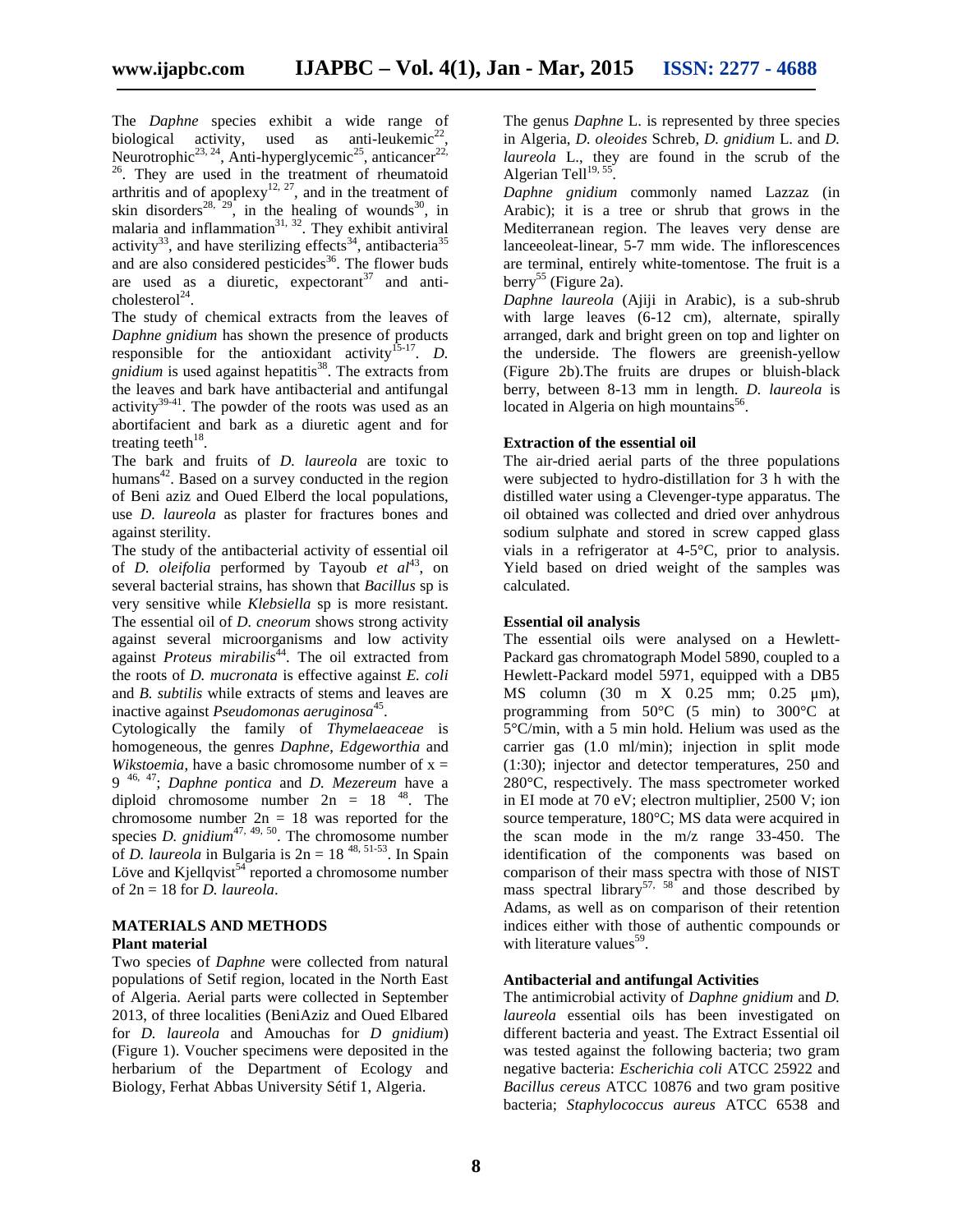*Micrococcus luteus* ATCC 533 and the yeast *Saccharomyces cerevisiae* ATCC 763. The *in vitro* antibacterial and antifungal activity of the examined extract was assessed the determination of the activity by the disk diffusion method, according to recommendations of the Clinical and Laboratory Standards Institute. The bacterial inocula were prepared from overnight broth culture in physiological saline (0.9 % of NaCl) in order to obtain an optical density ranging from 0.08-01 at 625 nm. Muller-Hinton agar (MH agar), and the Sabouraud broth for yeast, were poured in Petri dishes, solidified and surface dried before inoculation. Sterile discs  $(6 \text{ mm})$  were placed on inoculated agars, by test bacteria, filled with 10 μl of mother solution. Bacterial growth inhibition was determined as the diameter of the inhibition zones around the discs. All tests were performed in triplicate. Then, Petri dishes were incubated at 37°C during 18 to 24h aerobically (Bacteria). After incubation, inhibition zone diameters were measured and documented.

# **Karyology**

For karyotypic analysis, the squashing method is used. The root-tip meristems from germinating seeds were usually used for chromosome preparations. A pre-treatment at room temperature for 1.5 h was usually applied before fixation of the root-tips, in a 0.05% water solution of colchicine. After fixation in a cold mixture of ethanol acetic acid (3:1), the roottips were stored in 70° ethanol and at a low temperature, until used. The following procedure involved the maceration in 45% acetic acid for 15 min. The following procedure involved the maceration in 45% acetic acid for 15 min. staining of chromosomes was made of emerging root-tips in acetic orcein with heating for one minute. Cutting off the meristems and squashing them in a drop of orcein.

# **RESULTS**

Essential oils of *Daphne laureola* and *D. gnidium* have a transparent color. The average yield of essential oil is 0.05%. The extraction of essential oils was performed until a sufficient amount is obtained, then analyzed by GC-GC / MS (Figure 3). The chemical components of the essential oils identified for both species are presented according to their appearance in the chromatograms (Table 1).

32 compounds were identified in the essential oil of *D. gnidium*, which corresponds to 87.66% of the total oil. The hexadecanoic acid is the major constituent in the oil of this species with a rate of 20.97%, followed by eicosene (12.49%), decanal (5.03%) and tridecanal (4 55%). In the essential oil of *D. Laureola*, 40 and

35 components were identified, corresponding to a percentage of 87.86% and 96.81% of the two populations of Beni Aziz and Oued Elberd respectively. In the Beni Aziz population the major compounds in *D. laureola* are thymol (31.75%), hexadecanoic acid (6.19%), dodecanal aldyhyde (4.08%) and neryl acetone (3.56%), while Oued Elberd population is characterized by thymol (16.73%), drimenin (15.76%) and the hexadecanoic acid (9.47%). The chemical composition of Beni Aziz population differs from Oued Elberd population by the presence of 24 terpene components. 13 compounds are present in the essential oil of both species (*D. gnidium* and *D. laureola*). *D. gnidium* is characterized by the presence of five components (tetradicane, -terpinene, tetracosane, octacosane, and methyl salicylate) are absent in the *D. laureola* oil.

The antibacterial activity of essential oils of *D.gnidium* and *D.laureola* is evaluated by the disc method. The results are expressed by measuring the halos of inhibition diameter, after 24 hours of incubation at 37°C (table 2). The results show that the essential oil of *D. gnidium* has low activity against *Escherichia coli* and no effect on *Bacillus cereus*, *Micrococcus luteus* and *Staphylococcus aureus*, as well as the yeast *Saccharomyces cerevisiae*. The essential oil of *D. laureola* of the two stations showed low activity against *Micrococcus luteus* and *Escherichia coli*, while *Staphylococcus aureus*, *Bacillus cereus* and *Saccharomyces cerevisiae* have shown a high resistance to *D. laureola* essential oils (Figure 4). The observations of root cells meristematic at metaphase of *Daphne gnidium* and *D. laureola* gave a diploid chromosome number 2n = 2x  $= 18$  (Figure 5).

# **DISCUSSION**

An average yield of 0.05 obtained for *Daphne* species is low compared to other species (0.1-0.35) for *Rosmarinus*<sup>60</sup>. The chemical composition of essential oils of species (*D. laureola* and *D. gnidium*) is very diverse and heterogeneous. The chemical profile differs from those reported in other species of the genus.

The major components in the essential oil of *D. oleoides* of Turkey are identified, the nonacosane, hexadecanoic acid, tetradecanoic acid, phytol and heptacosane $^{21}$ . The same authors on the essential oils of *D. pontica* have identified the major components (hexahydrofarnesyl acetone, carvacrol, dihydroedulane II (E), Geranyl acetone, thymol and nonacosane). The furfural,  $-\text{copaene}$ ,  $-\text{sona}$ -santalene, -cadinene, methyl eugenol, nerolidol and elemicin are identified as major products of *D. genkwa* essential oil from  $China^{20}$ .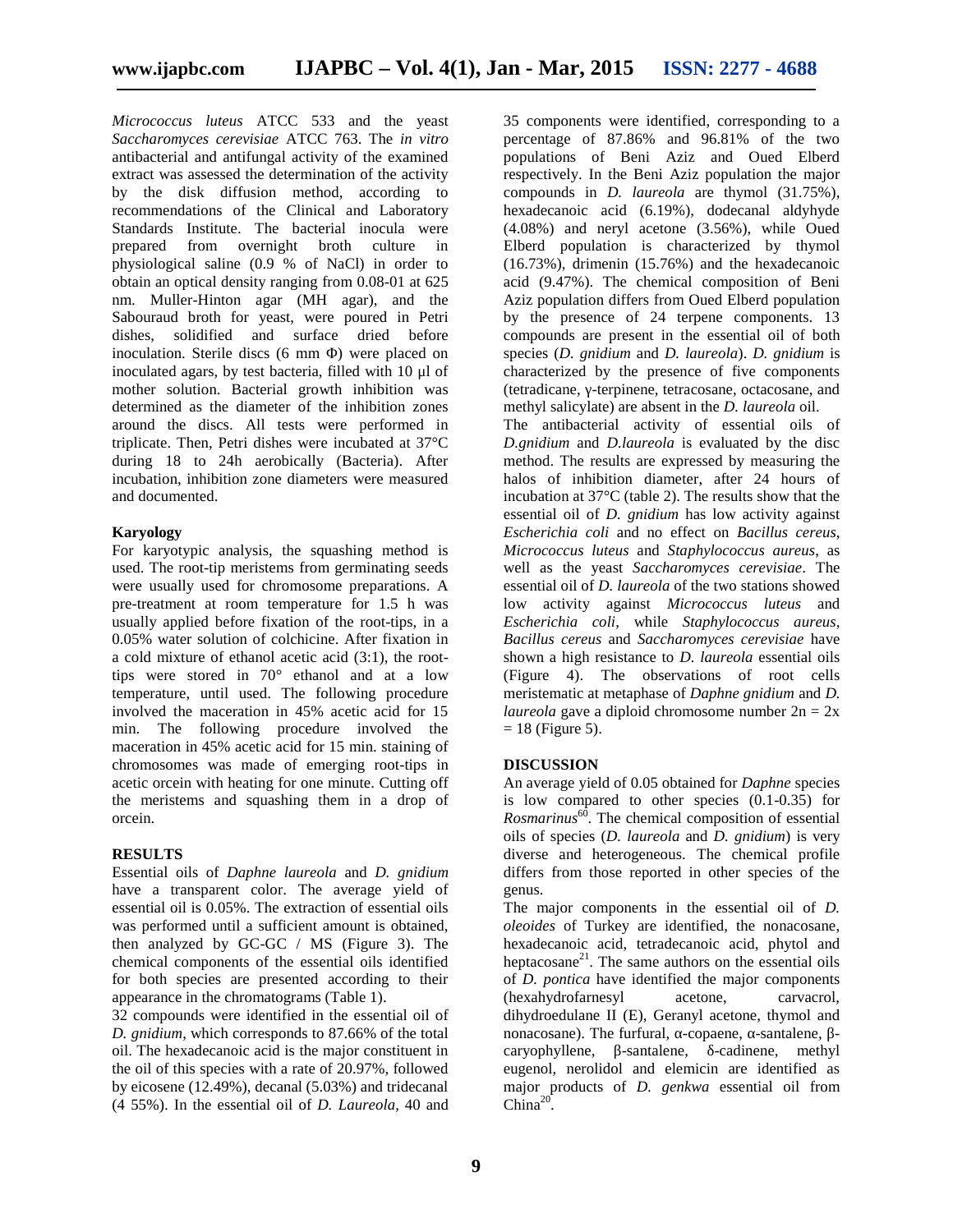The essential oils of the species studied have shown a very low antibacterial activity. Studying of Tayoub has shown that strain *Bacillus* sp is very sensitive to the essential oil of *D. oleifolia*<sup>43</sup>, while *Klebsiella* sp is very resistant. The methanol extract of *D. cneorum* exhibits strong activity against *Staphylococcus aureus*, *Escherichia coli*, *Proteus vulgaris*, and low activity against *Proteus mirabilis*<sup>44</sup> . The ethanolic extract of the roots of *Daphne mucronata* showed an antibacterial activity against *Escherichia coli* and *Bacillus subtilis*, while the extract of stems and leaves are inactive against *Pseudomonas aeruginosa*<sup>45</sup> .

On samples of Megres population we counted a chromosome number of 2n = 18 for *D. gnidium*, the same results are reported in Spain<sup>47, 50</sup>. *D. laureola* shows a diploid with  $2n = 18$ , these results are consistent with those found in Bulgaria<sup>48</sup> and Spain<sup>54</sup>. This chromosome number  $2n = 18$  is reported for the first time for the Algerian samples and confirms those published by Goldblatt<sup>51-53</sup>. The *Thymelaeaceae* family is a homogeneous group with a basic chromosome number  $x = 9^{-46}$ , this allows us to say that the basic chromosome number of the genus *Daphne* at least in Algeria is  $x = 9$ .

#### **CONCLUSION**

Analysis of the chemical composition of essential oils by GC-GC / MS allowed the identification of 32

components in the essential oil of *Daphne gnidium*, with hexadecanoic acid the major compound. 40 and 35 terpene components are identified in the essential oils of two populations of *Daphne lauroela*, Beni Aziz and Oued Elberd. The major component in these oils is thymol.

The antibacterial activity of the species studied showed that the essential oil of *Daphne laureola* has a very low activity on *Escherichia coli* and *Bacillus cereus* and no effect on *Micrococcus luteus* and *Staphylococcus aureus*, as well as the yeast *Saccharomyces cerevisiae*. The essential oil of *D. gnidium* shows low activity against *Escherichia coli*, and no activity against *Staphylococcus aureus*, *Bacillus cereus*, *Micrococcus luteus* and *Saccharomyces cerevisiae*.

The chromosome counts were focused on meristematic cells of *D. gnidium* and *D. laureola*. Our results have allowed us to determine the diploid chromosome number  $2n = 2x = 18$  in both species with a basic chromosome number  $x = 9$ .

#### **ACKNOWLEDGEMENTS**

The work was supported by VRBN laboratory, Ferhat Abbas University (Sétif 1) and Chemical Laboratory of carbohydrates Heterocyclic of Clermont Ferrant, France.



**Figure 1 Stations sampled; (1 and 2)** *D. laureola***, (3)** *D. gnidium*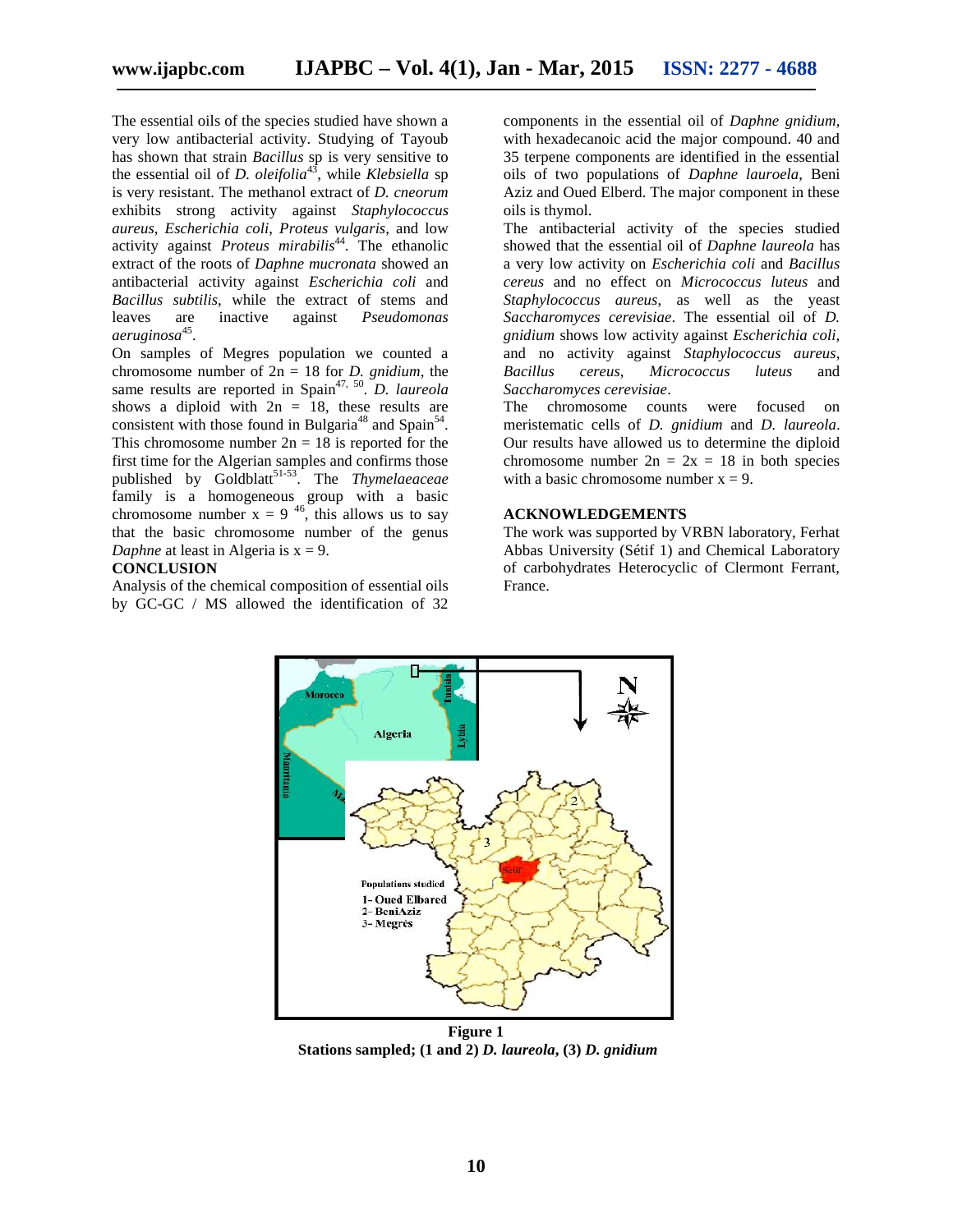

**Figure 2** *Daphne gnidium* **from Megrès and** *D. laureola* **from BeniAziz)**



**Figure 3 Profile GC / FID of essential oils of** *Daphne* **(A:** *D. gnidium; B: D. laureola***)**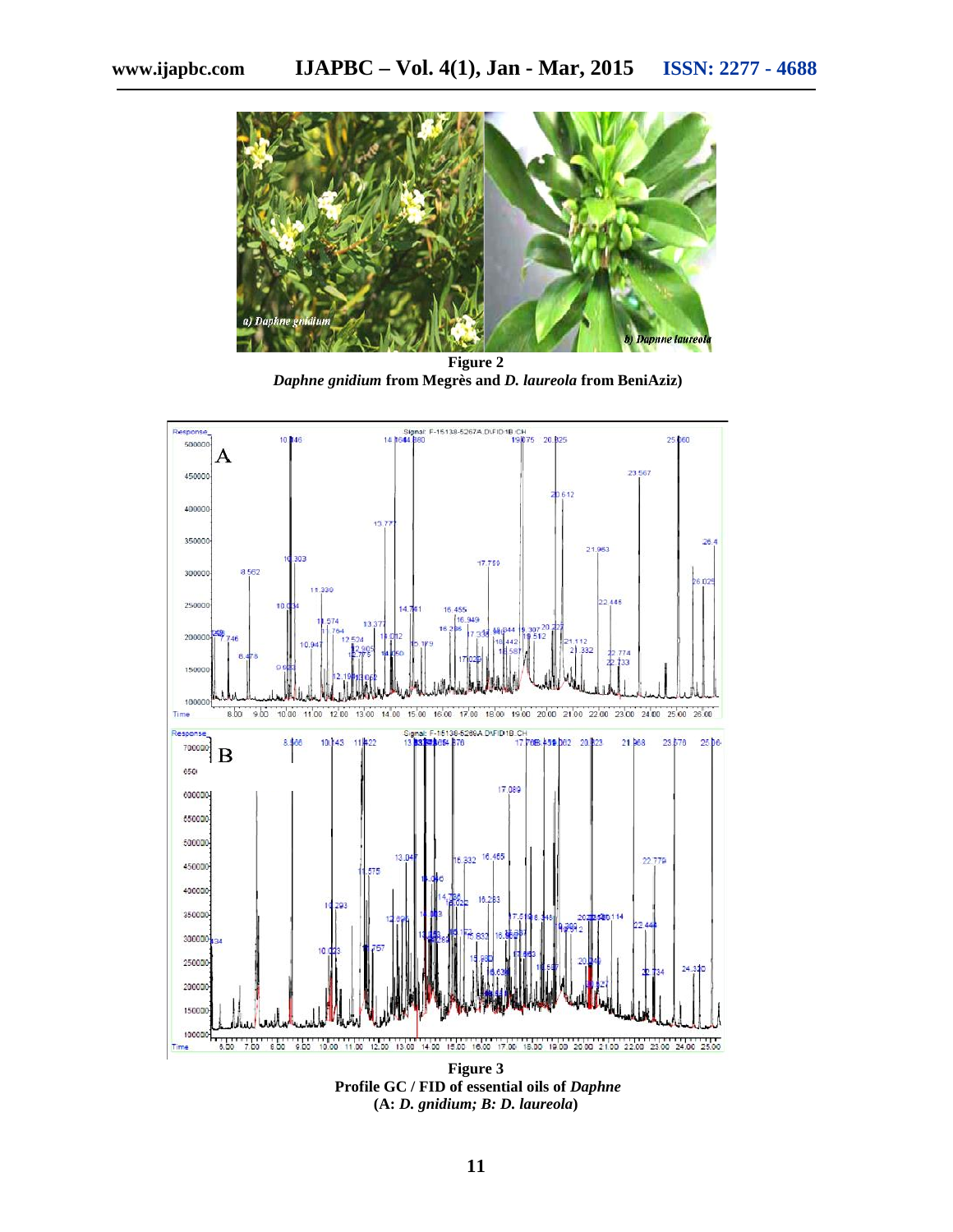

**Antibacterial and antifungal activity of** *Daphne* **species essential oils**



**Figure 5 Karyotypes of** *Daphne gnidium* and *D. laureola*  $(2n = 2x = 18)$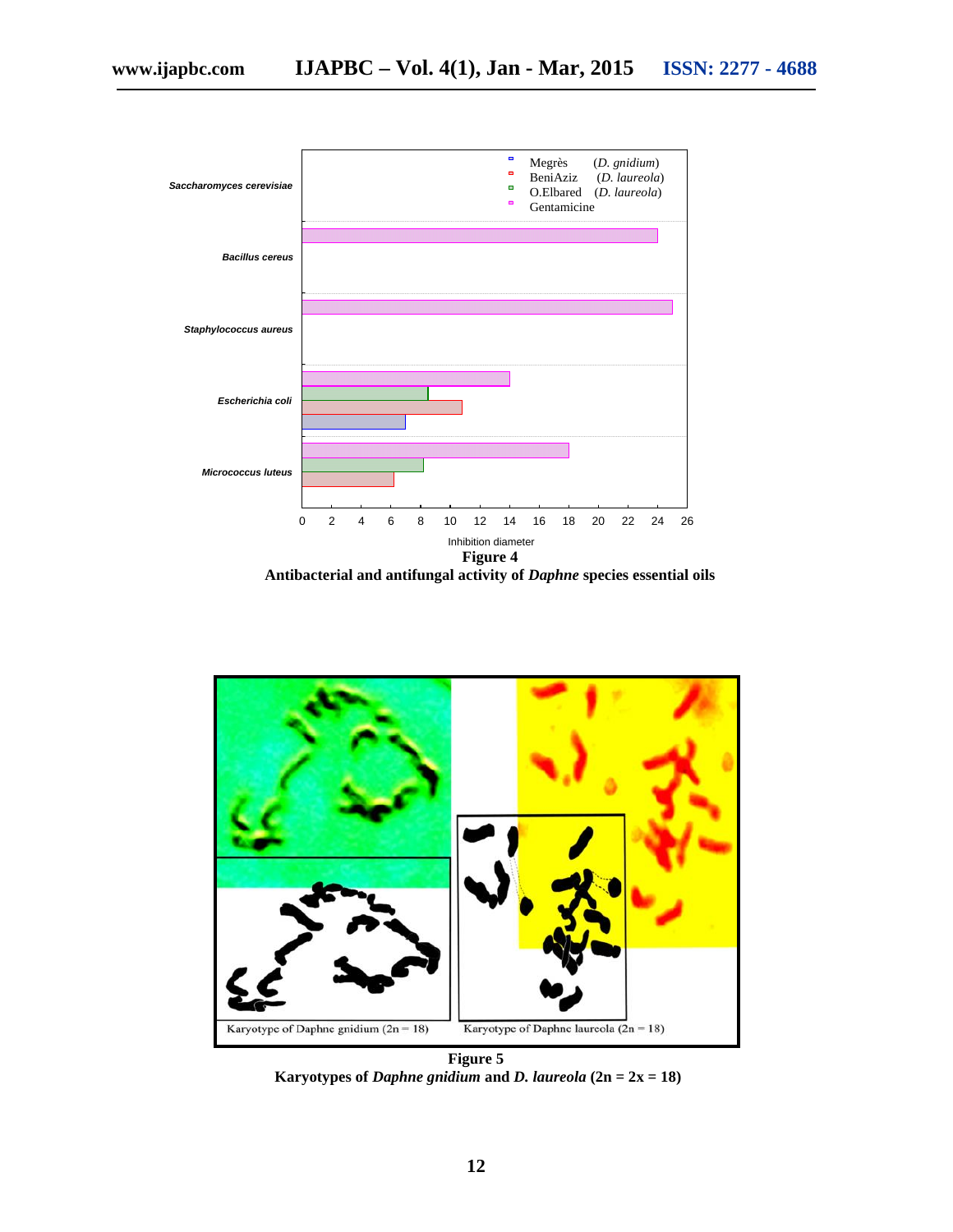|                      | gnidium     | Chemical composition of two species of <i>Dupline</i><br>laureola |                  |                  |  |
|----------------------|-------------|-------------------------------------------------------------------|------------------|------------------|--|
|                      | Populations | Megrès                                                            | Beni aziz        | O. El-Bared      |  |
| Yield $(v/v)$        |             | 0.05                                                              | 0.04             | 0.06             |  |
| Number of compounds  |             | 31                                                                | 47               | 33               |  |
| Total (%)            | KI          | 85.2                                                              | 86.6             | 96.1             |  |
| 2-heptane            | 863         | $\boldsymbol{0}$                                                  | 0.59             | $\boldsymbol{0}$ |  |
| -pinene              | 934         | $\boldsymbol{0}$                                                  | $\boldsymbol{0}$ | 4.31             |  |
| -pinene              | 978         | $\boldsymbol{0}$                                                  | $\boldsymbol{0}$ | 0.89             |  |
| Cymene-ortho         | 1025        | 0.81                                                              | 2.96             | 1.03             |  |
| Limonene             | 1030        | 0.99                                                              | $\boldsymbol{0}$ | 1.31             |  |
| -terpinene           | 1059        | 0.66                                                              | $\mathbf{0}$     | $\boldsymbol{0}$ |  |
| Linalool             | 1099        | 0.51                                                              | $\boldsymbol{0}$ | 1.42             |  |
| Nonanal              | 1105        | 1.46                                                              | 2.13             | 2.02             |  |
| -campholenal         | 1128        | $\boldsymbol{0}$                                                  | $\boldsymbol{0}$ | 0.66             |  |
| Methyl salicylate    | 1193        | 0.38                                                              | $\boldsymbol{0}$ | $\boldsymbol{0}$ |  |
| Dodecane             | 1204        | 5.03                                                              | 3.57             | 1.13             |  |
| Neryl formate        | 1220        | 1.31                                                              | 0.56             | 1.33             |  |
| Thymol               | 1291        | 1.40                                                              | 31.75            | 16.73            |  |
| Carvacrol            | 1301        | $\boldsymbol{0}$                                                  | $\boldsymbol{0}$ | 0.56             |  |
| Tridecene            | 1309        | 0.81                                                              | $\boldsymbol{0}$ | $\boldsymbol{0}$ |  |
| Undecanal            | 1310        | $\boldsymbol{0}$                                                  | 0.71             | 0.66             |  |
| Hexenyl tiglate-(3E) | 1323        | $0.78\,$                                                          | $0.36\,$         | $\boldsymbol{0}$ |  |
| Caryophyllene-(Z)    | 1325        | $\boldsymbol{0}$                                                  | 1.92             | $\boldsymbol{0}$ |  |
| Decyl acetate        | 1330        | $\boldsymbol{0}$                                                  | 0.32             | $\mathbf{0}$     |  |
| -copaene             | 1335        | $\boldsymbol{0}$                                                  | 0.77             | $\boldsymbol{0}$ |  |
| -guaiene             | 1339        | $\boldsymbol{0}$                                                  | 0.65             | $\boldsymbol{0}$ |  |
| Neryl acetone        | 1351        | 0.84                                                              | 3.56             | 1.88             |  |
| -humulene            | 1361        | $\boldsymbol{0}$                                                  | 0.48             | $\boldsymbol{0}$ |  |
| -damascenone-(E)     | 1381        | 0.67                                                              | $\rm 0.84$       | $\boldsymbol{0}$ |  |
| $-ionone(E)$         | 1383        | 1.97                                                              | 0.99             | 0.56             |  |
| Germacrene-D         | 1386        | $\boldsymbol{0}$                                                  | 2.16             | $\boldsymbol{0}$ |  |
| Methyl decyl         | 1394        | $\boldsymbol{0}$                                                  | 1.34             | $\boldsymbol{0}$ |  |
| 2-tridecanone        | 1396        | $\boldsymbol{0}$                                                  | 0.66             | $\boldsymbol{0}$ |  |
| Tetradecane          | 1401        | 0.45                                                              | $\mathbf{0}$     | $\boldsymbol{0}$ |  |
| Dodecanal            | 1411        | 0.82                                                              | 4.08             | 0.59             |  |
| Pentadecane          | 1501        | 0.67                                                              | 0.45             | 0.43             |  |
| Tridecanal           | 1514        | 4.55                                                              | 0.72             | 4.52             |  |
| -cadinene            | 1522        | $\boldsymbol{0}$                                                  | 0.36             | $\boldsymbol{0}$ |  |
| Nerolidol-(E)        | 1563        | 1.26                                                              | 0.77             | $\boldsymbol{0}$ |  |
|                      |             |                                                                   |                  |                  |  |

**Table 1 Chemical composition of two species of** *Daphne*

Table 1: Continued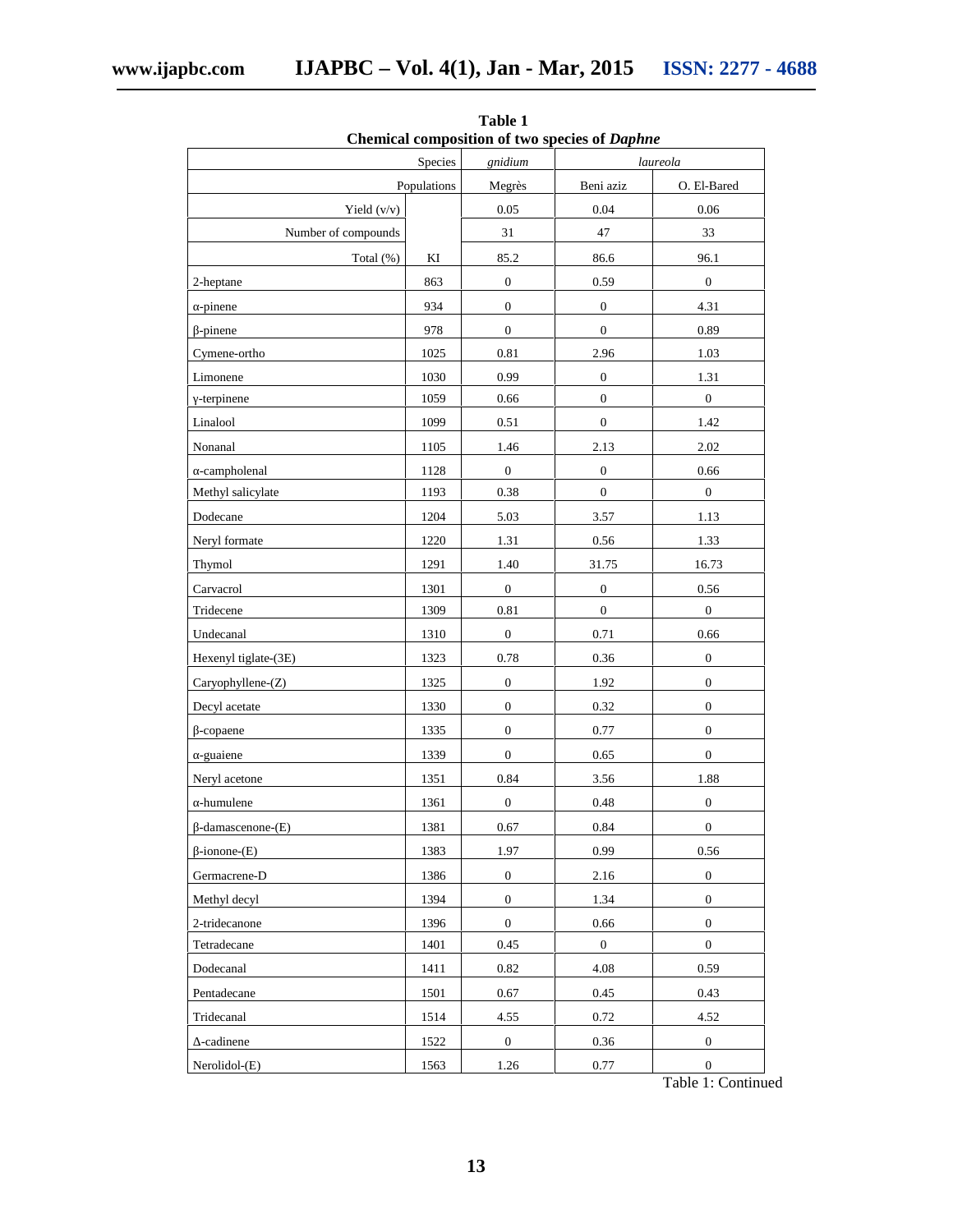Table 1: Continued

| Species                   |      | gnidium          |                  | laureola         |
|---------------------------|------|------------------|------------------|------------------|
| Populations               | ΚI   | Megrès           | Beni aziz        | O. El-Bared      |
| Hexenyl benzoate-(3Z)     | 1575 | 4.47             | 0.96             | 2.53             |
| Spathulenol               | 1584 | $\mathbf{0}$     | 0.13             | $\overline{0}$   |
| Caryophyllene oxide       | 1589 | $\overline{0}$   | 0.36             | 1.36             |
| Tetradecanal              | 1615 | 1.01             | 1.49             | 1.09             |
| -cadinol                  | 1661 | $\boldsymbol{0}$ | $\mathbf{0}$     | 3.29             |
| Heptadecane               | 1765 | 1.52             | 0.46             | $\overline{0}$   |
| Cyclocolorenone           | 1751 | $\boldsymbol{0}$ | $\mathbf{0}$     | 1.32             |
| Drimenin                  | 1826 | $\overline{0}$   | $\overline{0}$   | 15.76            |
| Phytol                    | 1842 | 1.37             | $\overline{0}$   | 2.42             |
| Pentadecanone             | 1844 | $\boldsymbol{0}$ | 2.64             | $\boldsymbol{0}$ |
| Farnesyl acetone-(5Z, 9E) | 1913 | $\overline{0}$   | 1.92             | $\overline{0}$   |
| Methyl hexadecanoate      | 1926 | $\mathbf{0}$     | 0.21             | $\overline{0}$   |
| Palmitic acid             | 1966 | 20.97            | 6.19             | 9.47             |
| Eicosene                  | 2114 | 12.49            | $\boldsymbol{0}$ | $\overline{0}$   |
| Phytol acetate-(E)        | 2115 | $\boldsymbol{0}$ | $\mathbf{0}$     | 4.52             |
| Linoleic acid             | 2144 | 6.83             | $\overline{0}$   | 2.91             |
| Octadecanol acetate       | 2146 | $\boldsymbol{0}$ | 0.88             | $\boldsymbol{0}$ |
| Triacosane                | 2200 | $\overline{0}$   | $\mathbf{0}$     | 0.54             |
| Tricosane                 | 2300 | 1.85             | 1.74             | $\boldsymbol{0}$ |
| Octacosane                | 2335 | 2.11             | 0.90             | 1.77             |
| Tetracosane               | 2399 | 0.58             | $\mathbf{0}$     | $\boldsymbol{0}$ |
| Triacontane               | 2399 | $\overline{0}$   | $\overline{0}$   | 0.95             |
| Pentacosane               | 2501 | 2.96             | 2.86             | 2.95             |
| Dotriacontane             | 2599 | $\boldsymbol{0}$ | $\mathbf{0}$     | 0.48             |
| Tritriacontane            | 2700 | $\overline{0}$   | $\overline{0}$   | 4.68             |
| Hexacosane                | 2702 | 3.67             | 2.41             | $\boldsymbol{0}$ |

| Table 2                                                         |  |
|-----------------------------------------------------------------|--|
| Inhibition zone diameter of <i>Daphne</i> species essential oil |  |

| Species                                                                                   |                | D. laureola         | D. gnidium |            |
|-------------------------------------------------------------------------------------------|----------------|---------------------|------------|------------|
| Populations                                                                               | Beni aziz      | <b>Oued Elbared</b> | Megrès     | Gentamicin |
| Escherichia coli ATCC 25922                                                               | $10.8 \pm 0.7$ | $8.5 \pm 0.5$       | $7 \pm 1$  | 14         |
| Micrococcus luteus ATCC 533                                                               | $6.2 \pm 1$    | $8.2 + 1$           | 0          | 18         |
| Staphylococcus aureus ATCC 6538                                                           |                | $\Omega$            |            | 25         |
| Bacillus cereus ATCC 10878                                                                |                | $\Omega$            | 0          | 24         |
| Saccharomyces cerevisiae ATCC 763                                                         |                | $\Omega$            |            |            |
| (*) Average of inhibition zone diameter (mm) of three experiments with Standard Deviation |                |                     |            |            |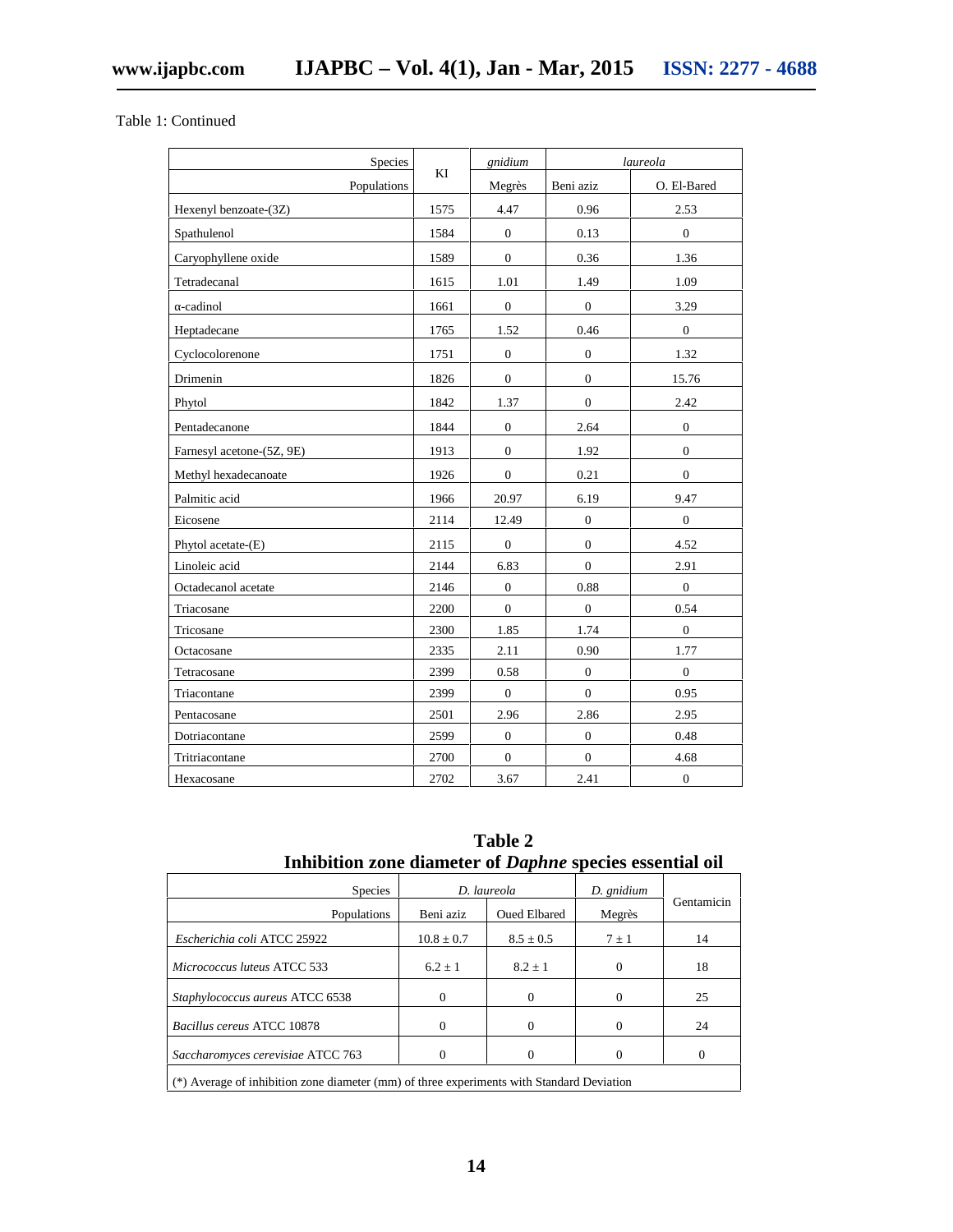#### **REFERENCES**

- 1. Ullah N, Ahmad S, Anis E, Mohammad P, Rabnawaz H, Malik A. A lignan from Daphne oleoides. Phytochemistry, 1999a; 50: 147–149.
- 2. Ullah N, Ahmed S, Muhammad P, Ahmed Z, Nawaz HR, Malik A. A dicoumarin glycoside from Daphne oleoides. Phytochemistry, 1999b; 51: 103–105.
- 3. Riaz M, Malik A. Daphsaifnin, a dimeric coumarin glucoside from Daphne oleoides. Heterocycles, 2001; 55: 769–773.
- 4. Li SH, Wu LJ, Gao HY, Chen YH, Li Y. A new dicoumarinoid glycoside From Daphne giraldii. J. Asian Nat. Prod. Res, 2005; 7: 839 – 842.
- 5. Baba K, Yoshikawa M, Taniguchi M, Kozawa M. Biflavonoids from Daphne odora. Phytochemistry, 1995; 38: 1021–1026.
- 6. Zhang Wei, WeiDong Zhang, TingZhao Li, RunHui Liu, HuiLiang Li, HaiSheng Chen. A new flavan from Daphne odora var. atrocaulis. Fitoterapia, 2004; 75(7-8): 799–800.
- 7. Liang S, Tang J, Shen YH, Jin HZ, Tian JM, Wu ZJ, Zhang WD, Yan SK. Biflavonoids from Daphne feddei and their inhibitory activities against nitric oxide production. Chem. Pharm. Bull, 2008; 56: 1729–1731.
- 8. Zhuang L, Seligmann O, Jurcic K, Wagner H. Constituents of Daphne tangutica. Planta Med, 1982; 45: 172–176.
- 9. Su J, Wu Z, Shen Y, Zhang C, Zhang W. Lignans from Daphne giraldii. Chem. Nat. Compd, 2008; 44: 648–650.
- 10. Taninaka H, Takaishi Y, Honda G, Imakura Y, Sezik E, Yesilada E. Terpenoids and aromatic compounds from Daphne oleoides ssp. Oleoides. Phytochemistry, 1999; 52: 1525– 1529.
- 11. Zhan ZJ, Fan CQ, Ding J, Yue JM. Novel diterpenoids with potent inhibitory activity against endothelium cell HMEC and cytotoxic activities from a well-known TCM plant Daphne genkwa. Bioorg. Med. Chem, 2005; 13: 645–655.
- 12. Li Pan, Xiao Feng Zhang, Hai Feng Wu, Li Sheng Ding, A New Daphnane Diterpene from Daphne tangutica. Chinese Chemical Letters, 2006; 17(1): 38–40.
- 13. Zhang Yilin, Haiqing Zhang, Shineng Hua, Lianghui Ma, Cong Chen, Xiaoyu Liu, Liqun Jiang, Huanming Yang, Peicheng Zhang, Dequan Yu, Yinlong Guo, Xuehai Tan, Jianfeng Liu. Identification of two herbal compounds with potential cholesterol-lowering activity. Biochem. Pharmacol, 2007; 74(6): 940–947.
- 14. Cottiglia F, Loy G, Garau D, Floris C, Casu M, Pompei R, Bonsignore L. Antimicrobial

evaluation of coumarins and flavonoids from the stems of Daphne gnidium L. Phytomedicine, 2001; 8(4): 302–305.

- 15. Kabouche A, Kabouche Z, Seguin E, Tillequin F, Bruneau C. A phenylethanoid glycoside and flavonoids from Phlomis crinite (Cav.) (Lamiaceae). Biochem. Syst. Ecol, 2005; 33: 813–816.
- 16. Lopez-Posadas R, Ballester I, Abadıa-Molina AC, Suarez MD, Zarzuelo A, Martíez-Augustin O, Sanchez de Medina F. Effect of flavonoids on rat splenocytes, a structure– activity relationship study. Biochem. Pharmacol, 2008; 76: 495–506.
- 17. Limem-Ben Amor I, Skandrani I, Boubaker J, Ben Sghaïer M, Neffati MA, Bhouri W, Bouhlel I, Chouchane N, Kilani S, Guedon E, Ghoul M, Ghedira K, Chekir-Ghedira L. Investigation of biological activity of polar extracts isolated from Phlomis crinite Cav ssp. mauritanica Munby Drug. Drug Chem. Toxicol, 2009; 32: 38–46.
- 18. Harizi Hedi, Fadwa Chaabane, Kamel Ghedira, Leila Chekir-Ghedira. Inhibition of proinflammatory macrophage responses and lymphocyte proliferation in vitro by ethyl acetate leaf extract from Daphne gnidium Tunisia, Cellular Immunology, 2011; 267: 94– 101.
- 19. Mohammedi Zohra. Etude Phytochimique et Activités Biologiques de quelques Plantes Médicinales de la Région Nord et Sud Ouest de l'Algérie. Thèse de Doctorat en Biologie, Université de Tlemecen, 2013; 170p.
- 20. Yoshitaka Ueyama, Seiji Hashimoto, Hiromichi Nii, Kiyoshi Furukawa. The Chemical Composition of the Essential Oil of Daphne genkwa Sieb. et Zucc. Journal of Essential Oil Research, 1990; 2(5): 247–250.
- 21. Ilhan Gurbuz, Betul Demirci, Gerhard Franz, Kemal Husnu Can Baser, Erdem Yesilada, Fatih Demirci. Comparison of the volatiles of Daphne pontica L. and D. oleoides Schreber subsp. oleoides isolated by hydro- and microdistillation methods. Turk. J. Biol, 2013; 37: 114–121.
- 22. He WD, Cik M, Appendino G, Van Puyvelde L, Leysen JE, De Kimpe N. Daphnane-type diterpene orthoesters and their biological activities. Mini Rev Med Chem, 2002; 2: 185– 200.
- 23. He WD, Cik M, Lesage A, Linden IVD, De Kimpe N, Appendino G, Bracke J, Mathenge SG, Mudida FP, Leysen JE, Puyvelde LV. Kirkinine a new daphnane orthoester with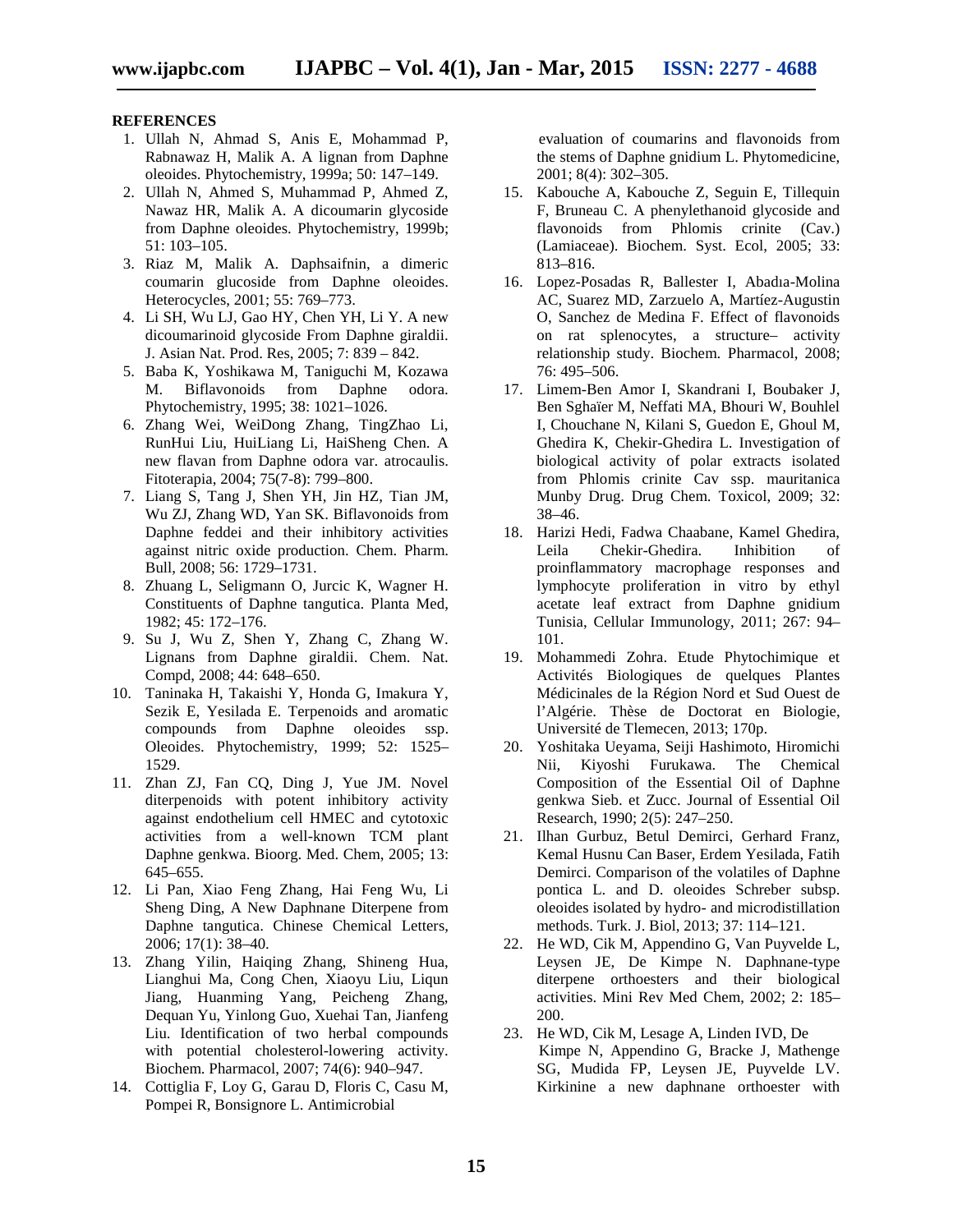potent neurotrophic activity from Synaptolepis kirkii. J. Nat. Prod, 2000; 63: 1185–1187.

- 24. Kwon Ki Bang, Cheong-Yong Yun, Chul Lee, Qinghao Jin, Jin Woo Lee, Sang-Hun Jung, Dongho Lee, Mi Kyeong Lee, Jin Tae Hong, Youngsoo Kim, Bang Yeon Hwang. Melanogenesis inhibitory daphnane diterpenoids from the flower buds of Daphne genkwa. Bioorganic & Medicinal Chemistry Letters, 2013; 23(11): 3334–3337.
- 25. Carney JR, Krenisky JM, Williamson RT, Luo J, Carlson TJ, Hsu VL, Moswa JL. Maprouneacin, a new daphnane diterpenoid with potent antihyperglycemic activity from Maprounea Africana. J. Nat. Prod, 1999; 62: 345–347.
- 26. Li Pan, Xiao Feng Zhang, Ye Deng, Yan Zhou, Huan Wang, Li Sheng Ding. Chemical constituents investigation of Daphne tangutica. Fitoterapia, 2010; 81: 38–41.
- 27. Yang YC. Traditional Tibetan medicines, Xining: Qinghai People's Press, 1991; pp 427– 429.
- 28. Farrukh Mansoor, Itrat Anis, Sajjad Ali, Muhammad Iqbal Choudhary, Muhammad Raza Shah. New dimeric and trimeric coumarin glucosides from Daphne retusa Hemsl. Fitoterapia, 2013; 6(88): 19–24.
- 29. Farrukh Mansoor, Itrat Anis, Ajmal Khan, Bishnu P. Marasini, Muhammad Iqbal Choudhary, Muhammad Raza Shah. Urease inhibitory constituents from Daphne retusa. Journal of Asian Natural Products Research, 2014; 16(2): 210-215.
- 30. Süntar I, Küpeli Akkol E, Keles H, Yesilada E, Sarker SD, Arroo R, Baykal T. Efficacy of Daphne oleoides subsp. kurdica used for wound healing: identification of active compounds through bioassay guided isolation technique. J. Ethnopharmacol, 2012; 141(3): 1058-1070.
- 31. Yang YZ, Ranz A, Pan HZ, Zhang ZN, Lin XB, Meshnick SR. Daphnetin: a novel antimalarial agent with in vitro and in vivo activity. Am J Trop Med Hyg, 1992; 1: 15–20.
- 32. Yesilada E, Taninaka H, Takaishi Y, Honda G, Sezik E, Momota H, Taki T. In vitro inhibitory effects of Daphne Oleoides ssp. Oleoides on inflammatory cytokines and activity guided isolation of active constituents. Cytokine, 2001; 13: 359–364.
- 33. Yusa K, Oh-hara T, Tsukahara S, Baba K, Taniguchi M, Kozawa M, Tkeuchi S, Hara H, Tsuruo T. Inhibition of human immunodeficiency virus type I (HIV-1) replication by Daphonodrins. Antivir Res, 1994;  $25(1): 57-66.$
- 34. Jurd L, Corse Jr J, King AD, Bayne H, Mihara K. Antimicrobial properties of 6,7-dihydroxy- 7,8-dihydroxy-,6-hydroxy- and 8 hydroxycoumarins. Phytochemistry, 1971; 10(12): 2971-2974.
- 35. Xu RS, Gao YS. Recent advances in chemical studies on the active principles from plants for fertility regulation Pure. Appl Chem, 1986; 58: 811-816.
- 36. Xu H. Pesticidal activities of some important Chinese medicinal plants, Rec Prog in Med Pl. 2010; p. 309.
- 37. Commission CP. In Chinese Pharmacopoeia, Chinese Medicine Science and Technology Press, China, 2010; 1: 148p.
- 38. Bellakhdar J, Claisse R, Fleurentin J, Younos C. Repertory of standard herbal drugs in the Moroccan pharmacopoea. J. Ethnopharmacol, 1991; 35: 123–143.
- 39. Iauk L, Aleo G, Caccamo F, Rapisarda A, Ragusa S, Speciale AM. Antibacterial and antimycotic activities of Daphne gnidium L. extracts. Phytoter. Res, 1996; 10: 166–168.
- 40. Iauk L, Aleo G, Caccamo F, Rapisarda A, Ragusa S, Speciale AM. Comparative evaluation of antibacterial and antimycotic activities of Daphne gnidium L. leaf and bark extracts. Farmaci & Terapia, 1997; 14: 37–43.
- 41. Cabrera E, Garcia-Granados A, Macqueda M. Antibacterial activity of coumarin isolated from Daphne gnidium L. Microbios Lett, 1988; 37: 153–159.
- 42. Burrows G, Tyrl RJ. Daphne L. Toxic Plants of North America, Ed. Ames, Iowa: Iowa State University Press, 2001; pp 1158-1160.
- 43. Tayoub ghaleb, Amer Abu Alnaser, Motassim Shamma. Microbial inhibitory of Daphne oleifolia Lam. Ethanolic extract. Int. J. Med. Arom. Plants, 2012; 2(1): 161-166.
- 44. Manojlovic Nedeljko T, Pavle Z Maskovic, Perica J Vasiljevic, Ratomir M Jelic, Marina Z Juskovic, Miroslav Sovrlic, Leka Mandic, Marija Radojkovic. HPLC Analysis, antimicrobial and antioxidant activities of Daphne cneorum L. Hem. Ind, 2012; 66(5): 709–716.
- 45. Javidnia K, Mojab F, Mojahedi SA. Chemical constituents of the essential oil of Stachys lavandulifolia Vahl. from Iran. J. Essent. Oil

Bearing Plants, 2003; 6: 174–178.

46. Darlington CD, Janaki Ammal EK. Chromosome Atlas of Cultivated Plants, George Allen & Unwin, London. 1945.